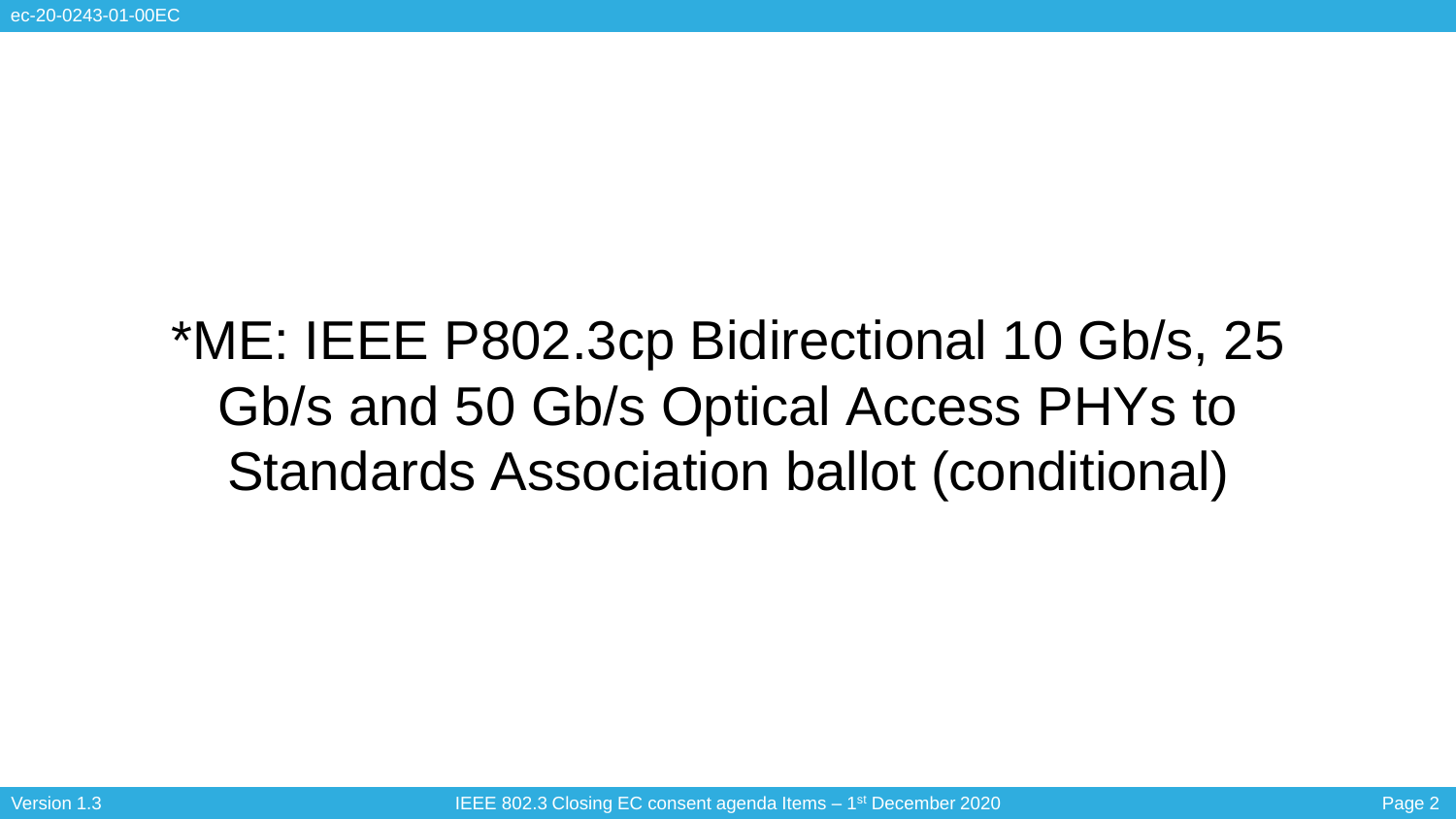#### Date the ballot closed

The 2nd Working Group recirculation] ballot on IEEE P802.3cp draft D2.2 closed on 24th October 2020 at 23:59 AoE

| Vote tally |                         | Initial<br>Draft D <sub>2.0</sub> |      |               | 1 <sup>st</sup> Recirculation<br>Draft D2.1 |                 |               | 2 <sup>nd</sup> Recirculation<br>Draft D2.2 | Req            |               |           |
|------------|-------------------------|-----------------------------------|------|---------------|---------------------------------------------|-----------------|---------------|---------------------------------------------|----------------|---------------|-----------|
|            |                         | #                                 | $\%$ | <b>Status</b> | #                                           | $\%$            | <b>Status</b> | #                                           | $\%$           | <b>Status</b> | $\%$      |
|            | Abstain                 | 16                                | 14   | <b>PASS</b>   | 18                                          | 14              | PASS          | 19                                          | 13             | <b>PASS</b>   | $<$ 30    |
|            | Dis with comment        | 13                                |      |               | 10                                          |                 |               | 6                                           |                |               |           |
|            | $Dis w/o$ comment       | $\Omega$                          |      |               | $\overline{0}$                              |                 |               | $\Omega$                                    |                |               |           |
|            | Approve                 | 85                                | 87   | <b>PASS</b>   | 99                                          | 91              | <b>PASS</b>   | 121                                         | 95             | <b>PASS</b>   | $\geq$ 75 |
|            | <b>Ballots returned</b> | 114                               | 58   | <b>PASS</b>   | 127                                         | 65              | <b>PASS</b>   | 146                                         | 75             | <b>PASS</b>   | $\geq 50$ |
|            | <b>Voters</b>           | 195                               |      |               | 195                                         | $\qquad \qquad$ |               | 195                                         |                |               |           |
|            | Comments                | 238                               |      |               | 70                                          | $\equiv$        |               | 31                                          | $\blacksquare$ |               |           |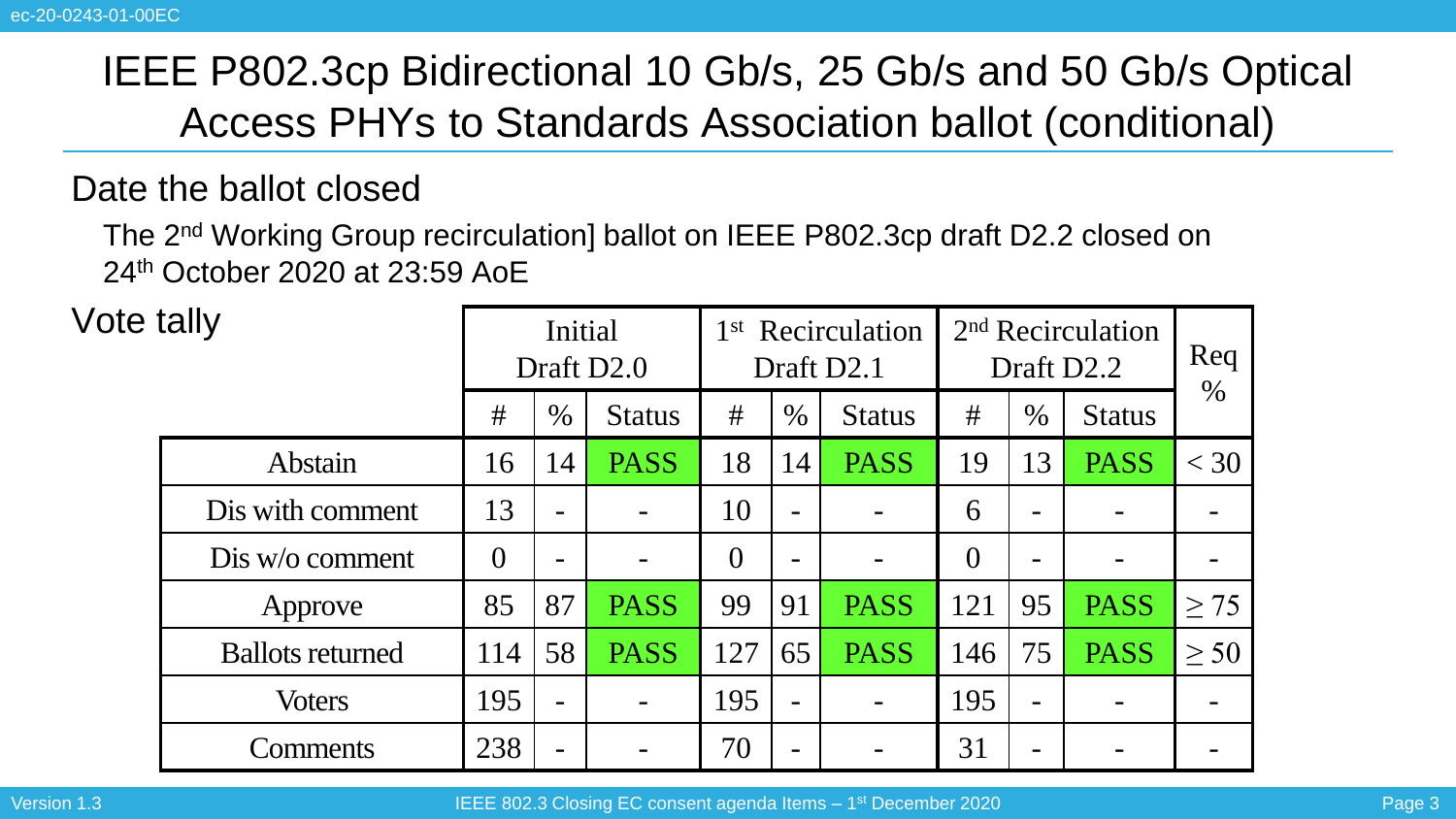Comments that support the remaining disapprove votes and responses

9 unsatisfied TR comments and 1 ER comment from 3 Disapprove voters

See [<https://ieee802.org/3/cp/comments/p802d3cp\\_D2p0+p1+p2\\_Unsatisfied\\_byDraftCommentID.pdf>](https://ieee802.org/3/cp/comments/p802d3cp_D2p0+p1+p2_Unsatisfied_byDraftCommentID.pdf)

The other 3 Disapprove voters have indicated satisfaction with all comment responses

Summary:

4 comments (D2.0 #94, 96, 97, and 98) have to do with using indirect references (citing clause x that in turn references clause y). These were accepted in principle, and the draft was modified to fix the problem. Commenter has not had a chance to review these changes.

1 comment (D2.0 #237) objects to a sentence in clause 157.2.4 that was copied from Clause 105.3.4. As the sentence exists in the approved standard, the group rejected the comment.

1 comment (D2.0 #238) asks questions about the maximum and minimum delay but has a nonspecific remedy. The comment was rejected with a request to provide additional information. None was had for two subsequent drafts.

Note: Clause 12 'Procedure for conditional approval to forward a draft standard' of IEEE 802 LMSC Operations Manual includes the text 'Where a voter has accepted some comment resolutions and rejected others, only the comments of which the voter has not accepted resolution should be presented.'.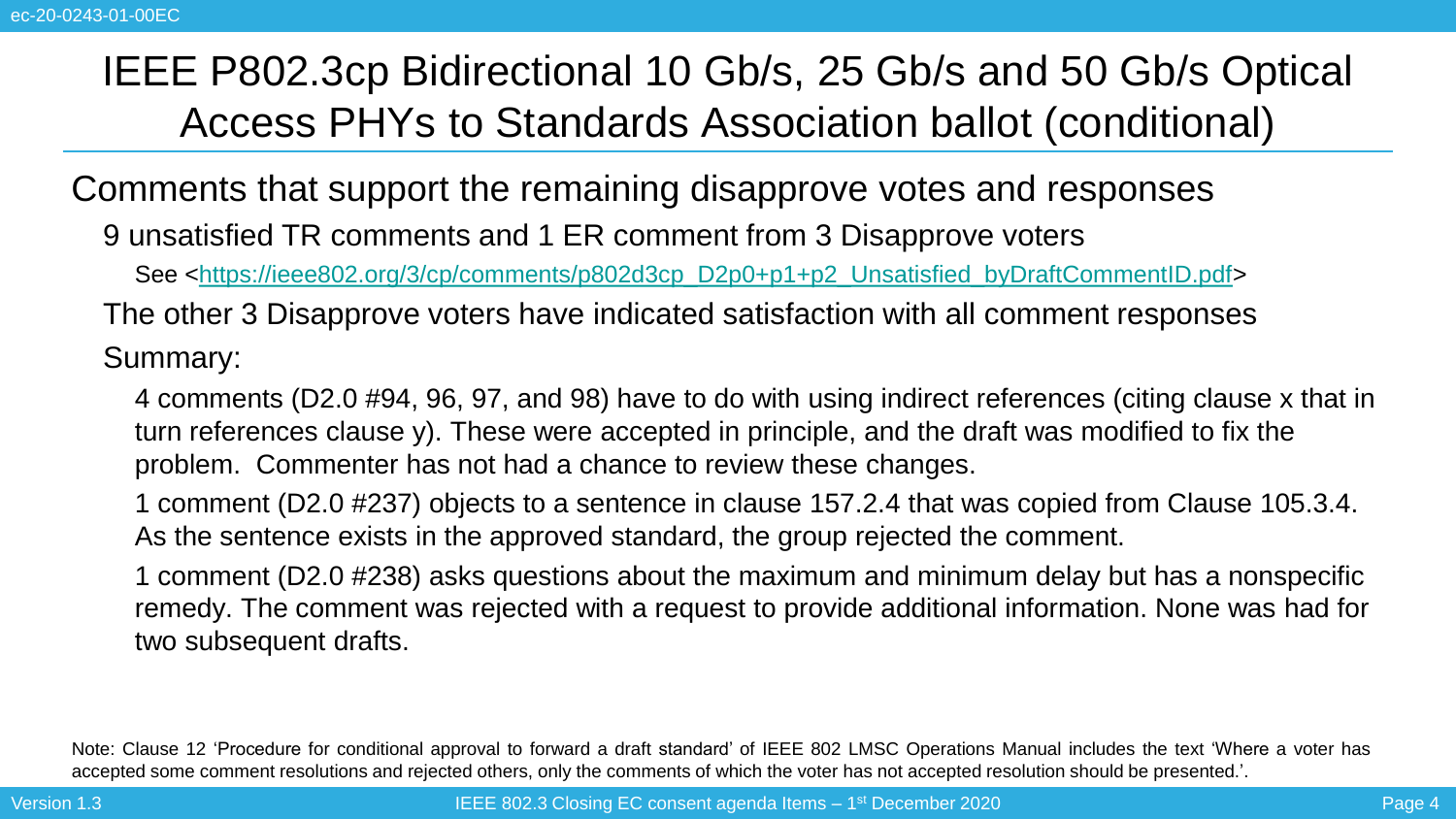Summary (continued):

2 comments (D2.1 #44 and D2.2 #4) object to material in clause 160 that is repeated from clause 139. It seems that the recent style of derivative clauses is to repeat the material and then modify it to suit, and so the comments were rejected.

1 comment (D2.1 #37) concerns the optical specification method used for 10GBASE-BR20 (VECP vs. SEC). This comment was rejected, however, a similar comment in D2.2 was accepted, so this comment may be superseded.

1 comment (D2.2 #14) requested the reinstatement of the K=10log10(Ceq) spec, and the addition of over/undershoot and Tx power excursion max specs. For the K spec, .3cp follows .3cu, which removed the K spec. For the over/undershoot specs, there was no justification for the need of these specs. The comment was rejected.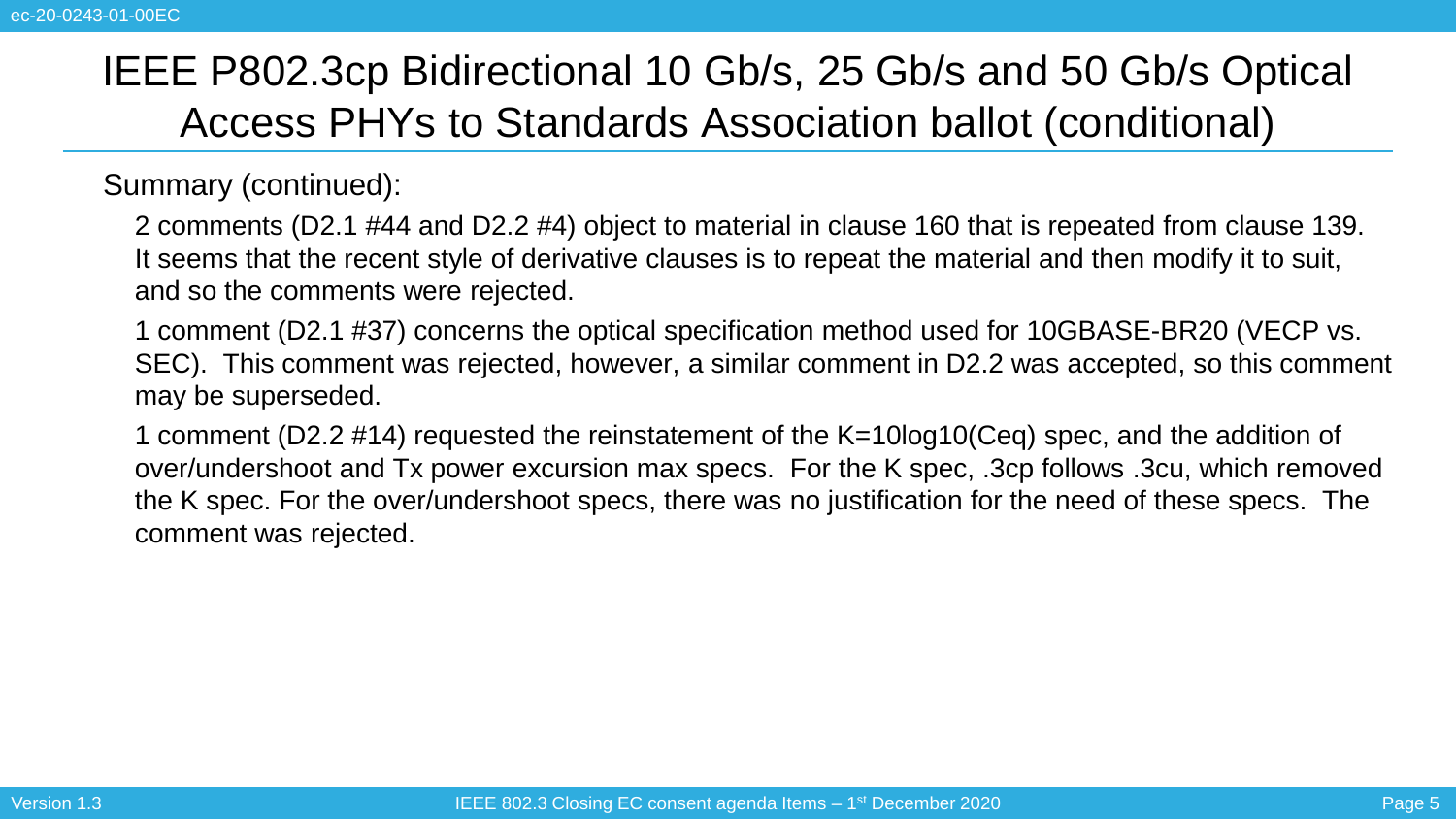#### Recirculation ballot and resolution meeting schedule

3<sup>rd</sup> Working Group recirculation ballot day one  $30<sup>th</sup>$  November 2020 3<sup>rd</sup> Working Group recirculation ballot close **14th** December 2020 IEEE P802.3cp comment resolution meeting 4<sup>th</sup> Working Group recirculation ballot day one  $24<sup>th</sup>$  December 2020 4<sup>th</sup> Working Group recirculation ballot close **15th** January 2021 IEEE P802.3cp comment resolution meeting 20<sup>th</sup> January 2021

18<sup>th</sup> December 2020

Note: 4<sup>th</sup> Working Group recirculation ballot only if required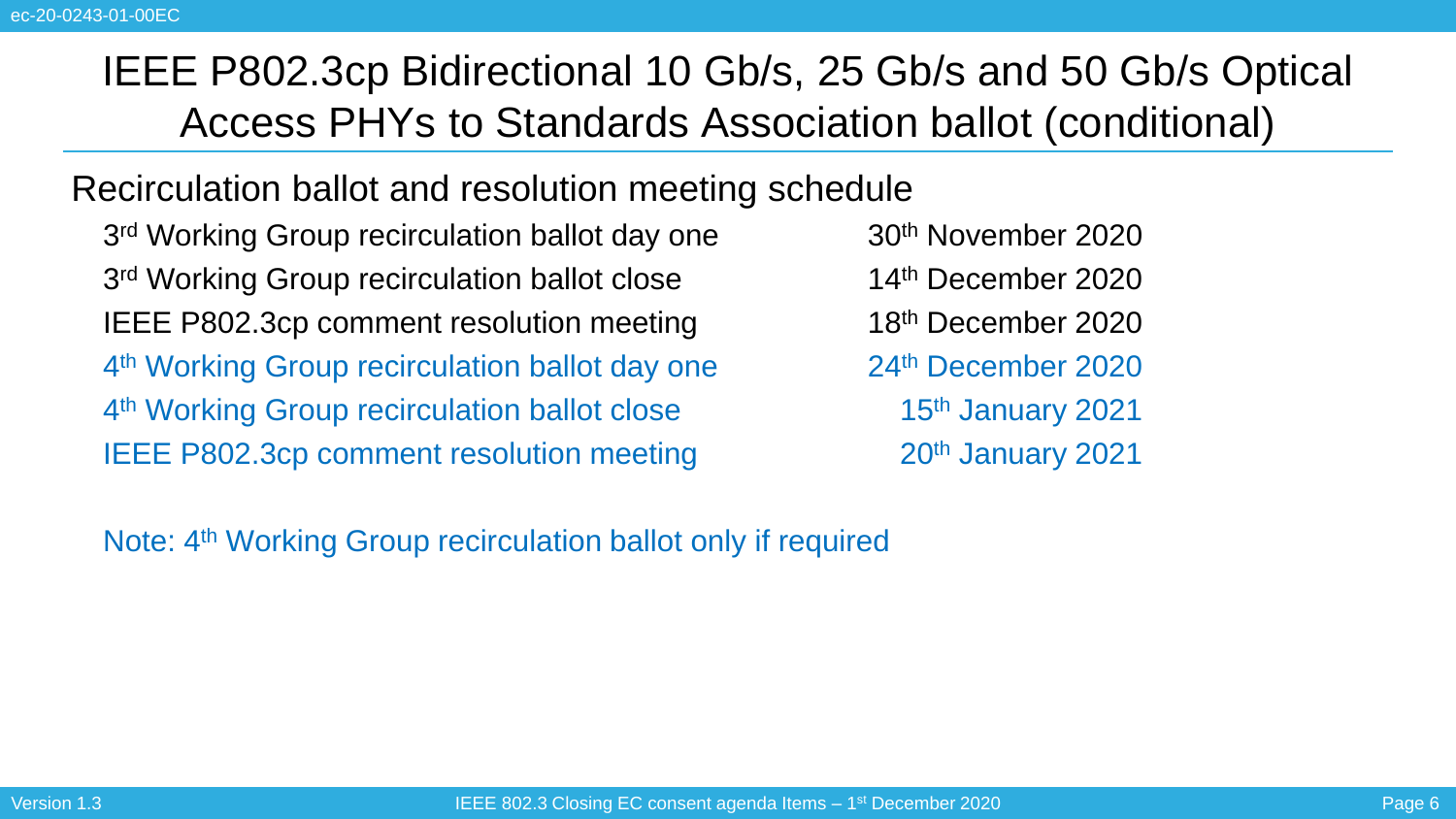#### **Motion**

Conditionally approve sending IEEE P802.3cp to Standards Association Ballot [Confirm the CSD for IEEE P802.3cp in https://mentor.ieee.org/802-ec/dcn/18/ec-18-0245-00-](https://mentor.ieee.org/802-ec/dcn/18/ec-18-0245-00-ACSD-p802-3cp.pdf) ACSD-p802-3cp.pdf

M: Law S: D'Ambrosia Y: ??, N: ??, A: ??

Working Group vote Y: 142, N: 0, A: 11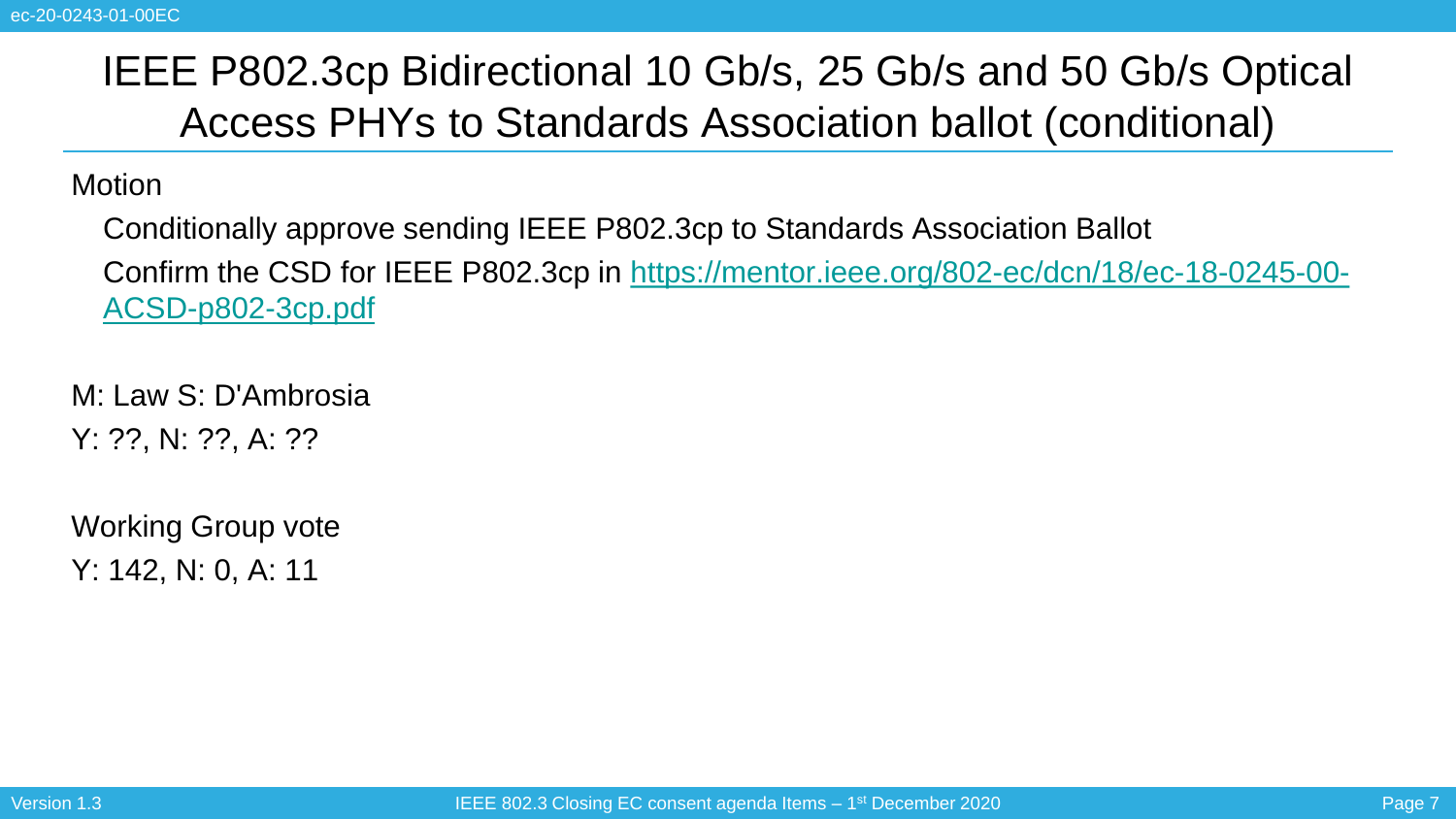# \*ME: IEEE P802.3cr Isolation (Maintenance #14) to RevCom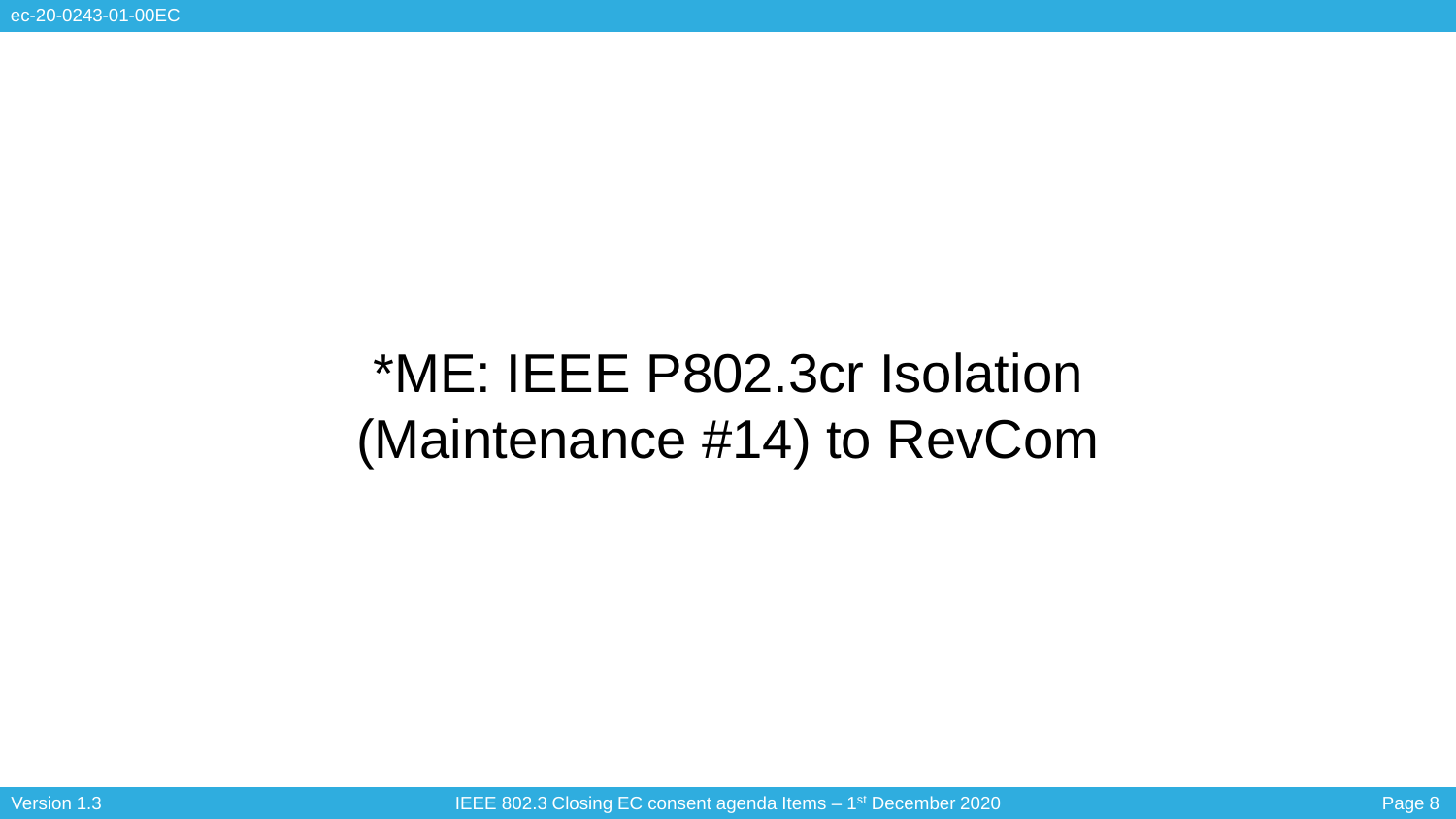### IEEE P802.3cr Isolation (Maintenance #14) to RevCom

#### Date the ballot closed

The third Standards Association recirculation ballot on IEEE P802.3cr draft D3.3 closed on 10th November 2020 at 23:59 AoE

| Vote tally |                         | Initial<br>Draft D3.0 |                          |               | 1 <sup>st</sup><br>Recirculation<br>Draft D3.1 |                          |               | 2 <sup>nd</sup> Recirculation<br>Draft D3.2 |                          |               | 3 <sup>rd</sup> Recirculation<br>Draft D3.3 |                |               | Req       |
|------------|-------------------------|-----------------------|--------------------------|---------------|------------------------------------------------|--------------------------|---------------|---------------------------------------------|--------------------------|---------------|---------------------------------------------|----------------|---------------|-----------|
|            |                         | #                     | $\%$                     | <b>Status</b> | #                                              | $\%$                     | <b>Status</b> | #                                           | $\%$                     | <b>Status</b> | #                                           | $\%$           | <b>Status</b> | $\%$      |
|            | Abstain                 |                       |                          | <b>PASS</b>   | $\overline{2}$                                 | 3                        | <b>PASS</b>   | 2                                           | $\overline{2}$           | <b>PASS</b>   | $\overline{2}$                              | $\overline{2}$ | <b>PASS</b>   | $<$ 30    |
|            | Dis with comment        | $\bf{l}$              | $\overline{\phantom{0}}$ |               | 2                                              | $\overline{\phantom{0}}$ |               | 2                                           | $\overline{\phantom{a}}$ |               |                                             |                | -             | -         |
|            | Dis w/o comment         | $\theta$              |                          |               | $\overline{0}$                                 |                          |               | $\theta$                                    | $\overline{\phantom{a}}$ |               | $\overline{0}$                              |                |               |           |
|            | Approve                 | 58                    | 98                       | <b>PASS</b>   | 61                                             | 96                       | <b>PASS</b>   | 63                                          | 96                       | <b>PASS</b>   | 67                                          | 97             | <b>PASS</b>   | $\geq$ 75 |
|            | <b>Ballots returned</b> | 60                    | 77                       | <b>PASS</b>   | 65                                             | 84                       | <b>PASS</b>   | 67                                          | 87                       | <b>PASS</b>   | 70                                          | 90             | <b>PASS</b>   | > 75      |
|            | <b>Voters</b>           | 77                    | $\overline{\phantom{0}}$ |               | 77                                             | $\overline{\phantom{a}}$ |               | 77                                          | $\overline{\phantom{a}}$ |               | 77                                          |                |               |           |
|            | <b>Comments</b>         | 49                    |                          |               | 17                                             | $\overline{\phantom{0}}$ |               | 13                                          | $\overline{\phantom{a}}$ |               | 0                                           |                |               | -         |
|            | <b>Public comments</b>  | $\Omega$              |                          |               |                                                |                          |               |                                             |                          |               |                                             |                |               |           |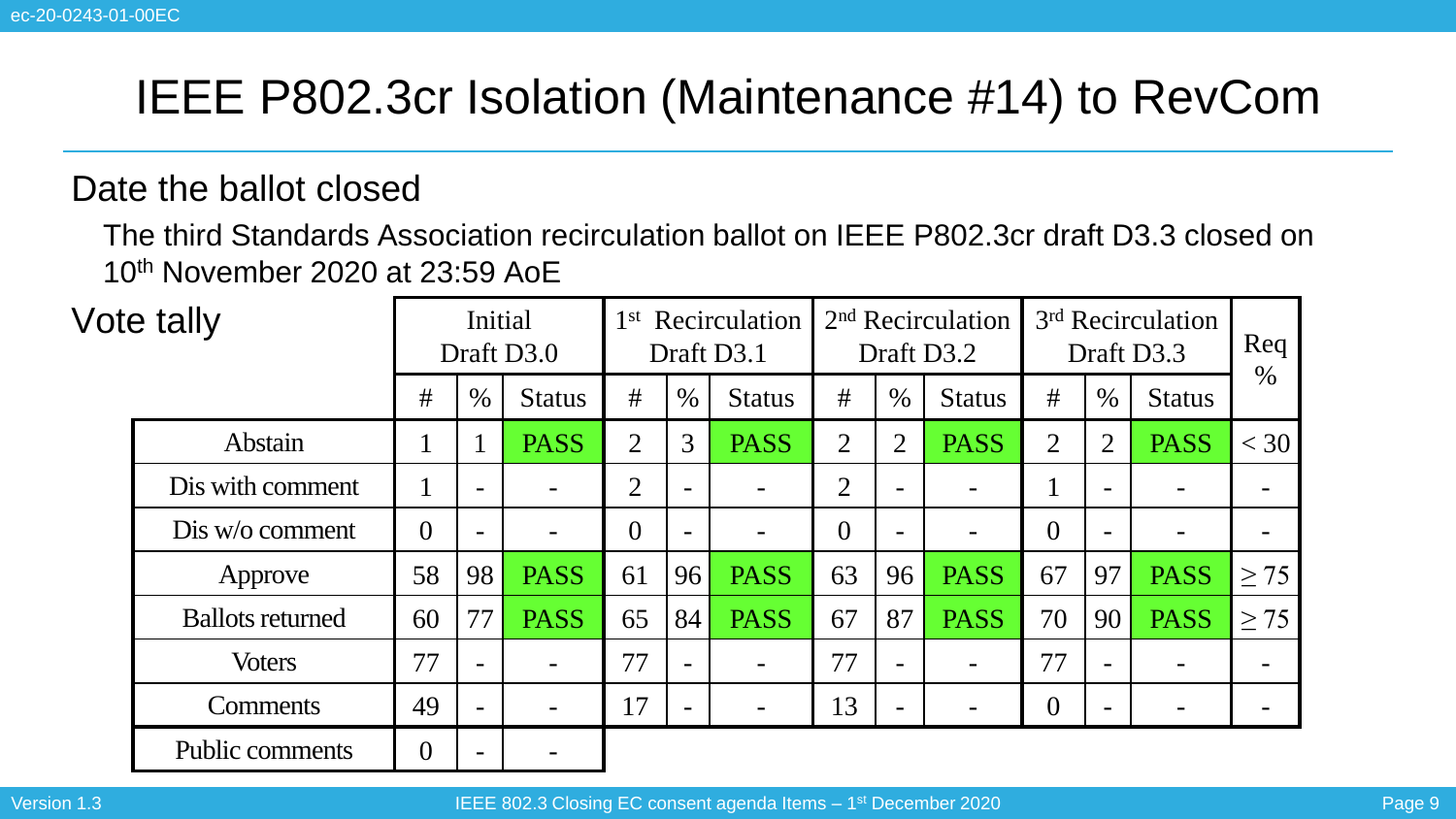### IEEE P802.3cr Isolation (Maintenance #14) to RevCom

Comments that support the remaining disapprove votes and responses

1 unsatisfied TR comment from 1 commenter

See [https://www.ieee802.org/3/cr/Comments/D3.1\\_Unsatisfied.pdf](https://www.ieee802.org/3/cr/Comments/D3.1_Unsatisfied.pdf)

Summary:

The 1 unsatisfied TR comment relates to the applicability of isolation requirements for backplane PHYs. "It is unclear to me what the phrase "(including isolation requirements)" in these clauses of the base document refers to, since the IEC 60950-1 is not publicly available. If it implied something like the content of J.1, then it is a mistake that should be corrected in this project."

Response:

The CRG disagrees with the commenter. The deleted text includes a parenthetical expression "including isolation requirements" which includes all sections of Annex J.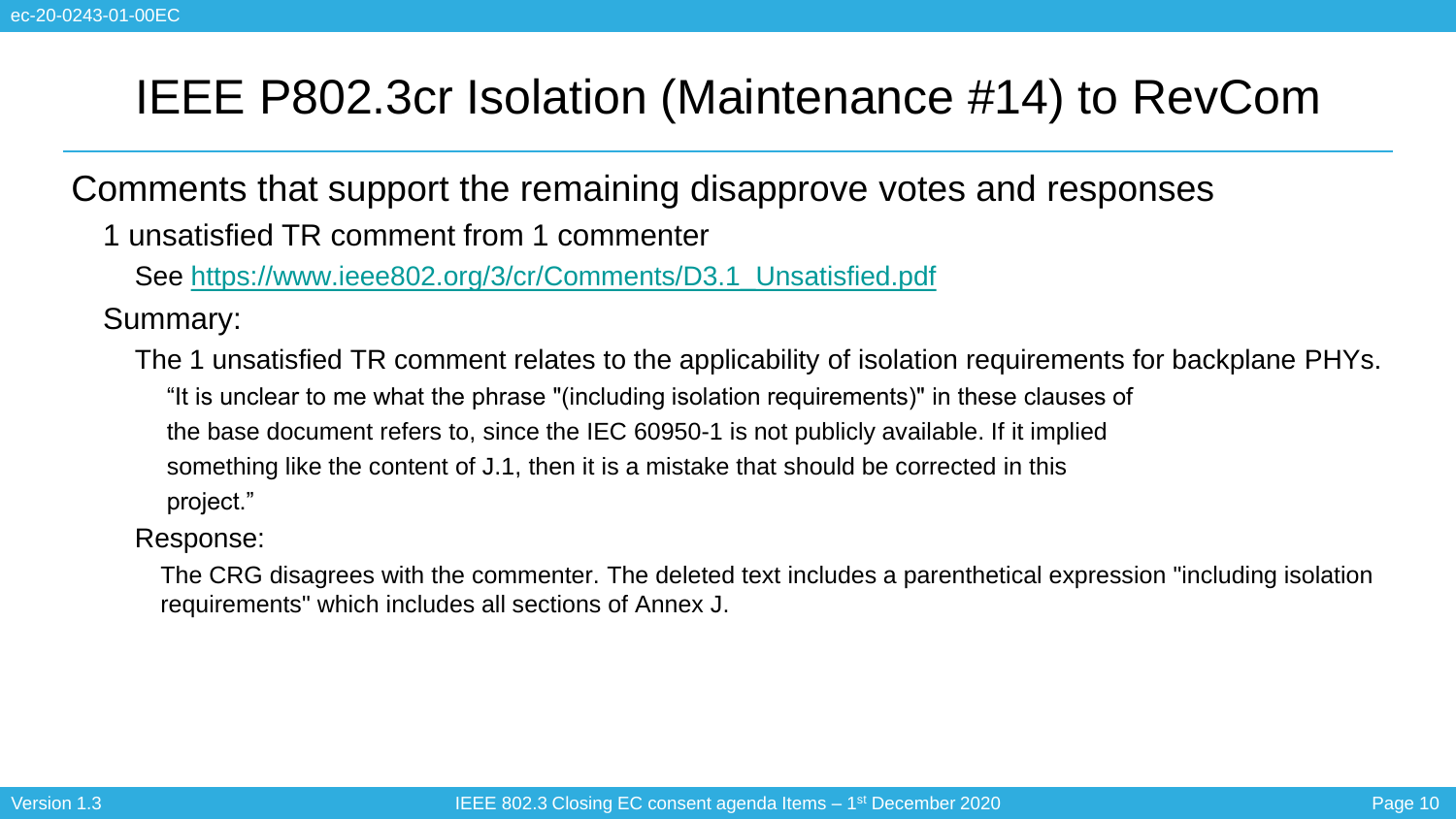### IEEE P802.3cr Isolation (Maintenance #14) to RevCom

**Motion** 

Approve sending IEEE P802.3cr Isolation (Maintenance #14) to RevCom

M: Law S: D'Ambrosia Y: ??, N: ??, A: ??

Working Group vote Y: 121, N: 1, A: 9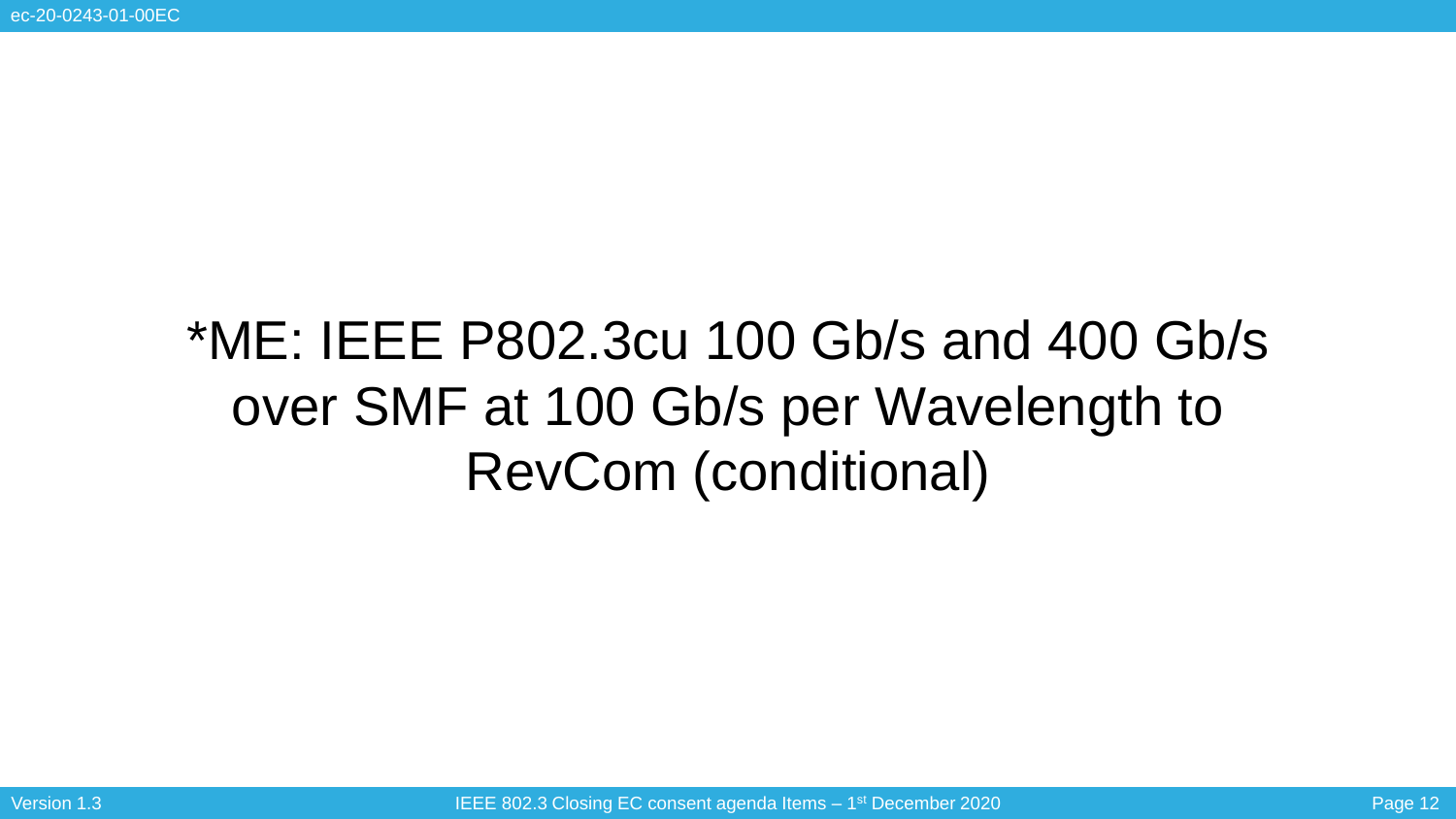#### Date the ballot closed

The first Standards Association recirculation ballot on IEEE P802.3cu draft D3.1 closed on 30th October 2020 at 23:59 AoE

Vote tally

|                         | Initial<br>Draft D3.0 |                       |             | 1 <sup>st</sup> Recirculation | Req<br>$\%$ |               |           |
|-------------------------|-----------------------|-----------------------|-------------|-------------------------------|-------------|---------------|-----------|
|                         | #                     | $\%$<br><b>Status</b> |             | #                             | $\%$        | <b>Status</b> |           |
| Abstain                 | 3<br>3<br><b>PASS</b> |                       | 3           | 3                             | <b>PASS</b> | $<$ 30        |           |
| Dis with comment        | 3                     |                       |             | $\overline{2}$                |             |               |           |
| Dis w/o comment         | $\theta$              |                       |             | $\theta$                      |             |               |           |
| Approve                 | 78                    | 96                    | <b>PASS</b> | 82                            | 97          | <b>PASS</b>   | $\geq$ 75 |
| <b>Ballots returned</b> | 84                    | 81                    | <b>PASS</b> | 87                            | 84          | <b>PASS</b>   | $\geq$ 75 |
| <b>Voters</b>           | 103                   |                       |             | 103                           |             |               |           |
| Comments                | 91                    |                       |             | 20                            |             |               |           |
| Public comments         | $\Omega$              |                       |             |                               |             |               |           |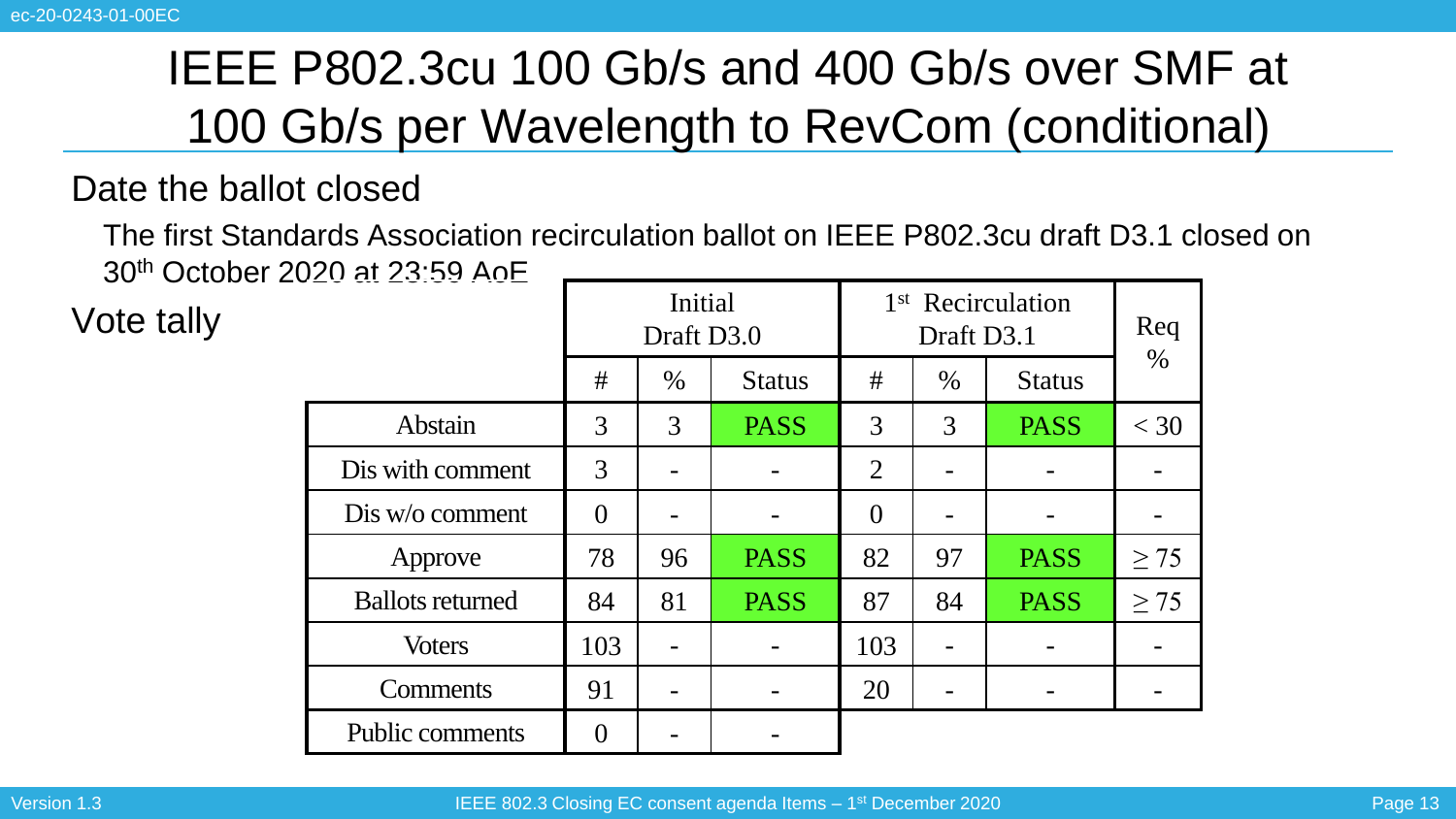Comments that support the remaining disapprove votes and responses

3 unsatisfied "TR" comments from 1 commenter

See [http://www.ieee802.org/3/cu/comments/8023cu\\_D30\\_D31\\_comment\\_unsatisfied\\_by\\_ID.pdf](http://www.ieee802.org/3/cu/comments/8023cu_D30_D31_comment_unsatisfied_by_ID.pdf)

The other Disapprove voter has indicated satisfaction with all comment responses Summary:

The unsatisfied comments are associated with the one of the optical PMD clauses.

Cl 140: 100GBASE-FR1 and 100GBASE-LR1 SMF PMDs

With the increasing industry experience with 100 Gb/s per wavelength SMF specifications and product development, IEEE P802.3cu has adopted proposals to update or improve methodologies for specification (compared to the IEEE Std 802.3bs and IEEE Std 802.3cd standards). These changes were rigorously tested for consensus before adopting. The unsatisfied negative comments are associated with comments not aligned with the consensus position that was achieved.

| <b>Topic</b>                                         | # Unsatisfied<br>Comments | More information                                                                                                                                                                          |
|------------------------------------------------------|---------------------------|-------------------------------------------------------------------------------------------------------------------------------------------------------------------------------------------|
| <b>Reinstatement of TDECQ-</b><br>10logCeq parameter |                           | This parameter was removed during WG ballot and was the subject of 4<br>unresolved comments then. Task Force consensus was again assessed and<br>there was no consensus to make a change. |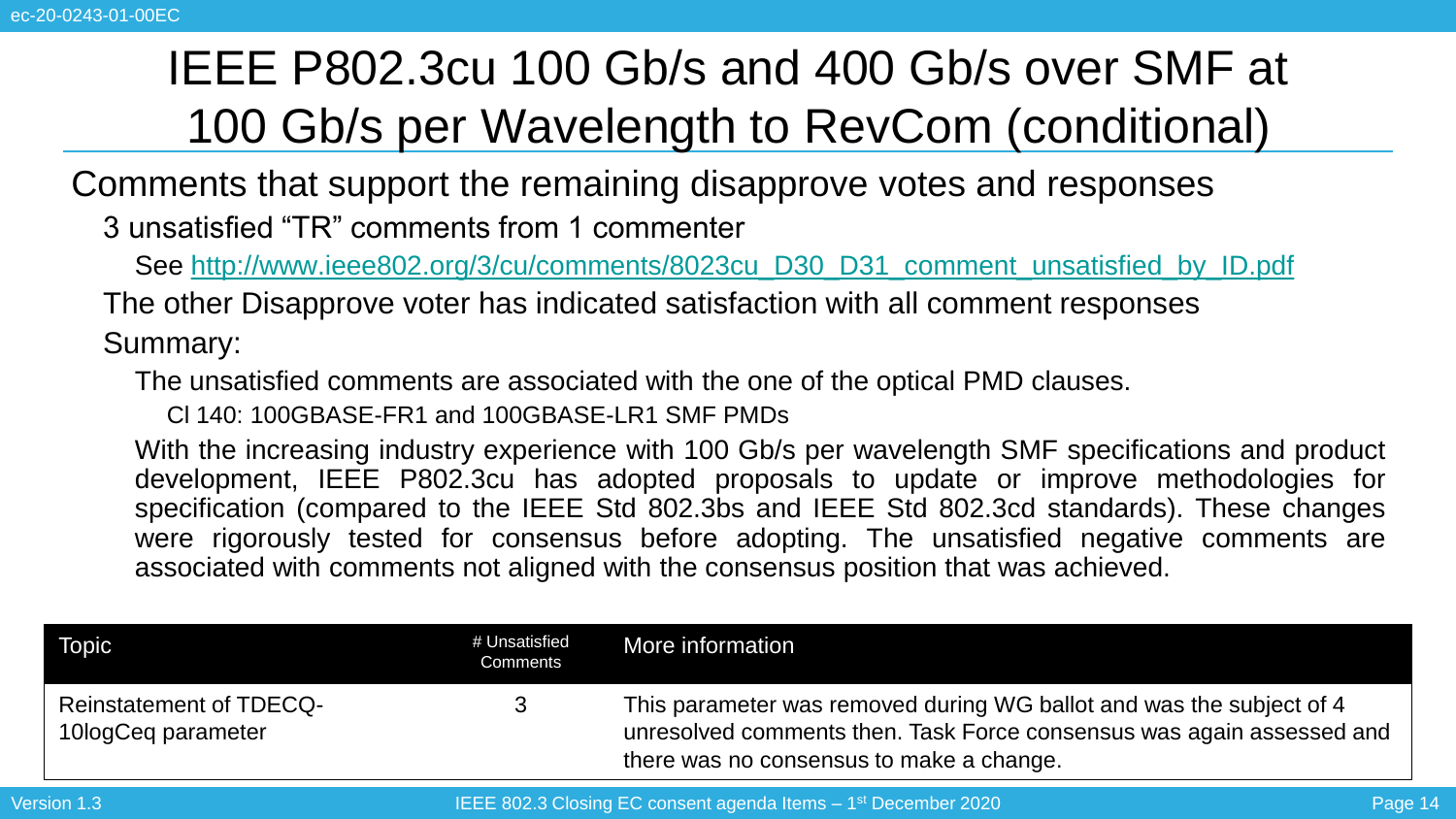#### Recirculation ballot and resolution meeting schedule

2 nd Standards Association recirculation ballot day one 13th November 2020 Currently 2<sup>nd</sup> Standards Association recirculation ballot close  $28<sup>th</sup>$  November 2020 Underway IEEE P802.3cu comment resolution meeting 3rd Standards Association recirculation ballot day one RevCom submittal deadline 11<sup>th</sup> December 2020 3rd Standards Association recirculation ballot close 20<sup>th</sup> December 2020 IEEE P802.3cu comment resolution meeting Week of 4<sup>th</sup> January 2021 RevCom meeting 2021

 $2<sup>nd</sup>$  December 2020 5<sup>th</sup> December 2020

#### Note: 3<sup>rd</sup> Standards Association recirculation ballot only if required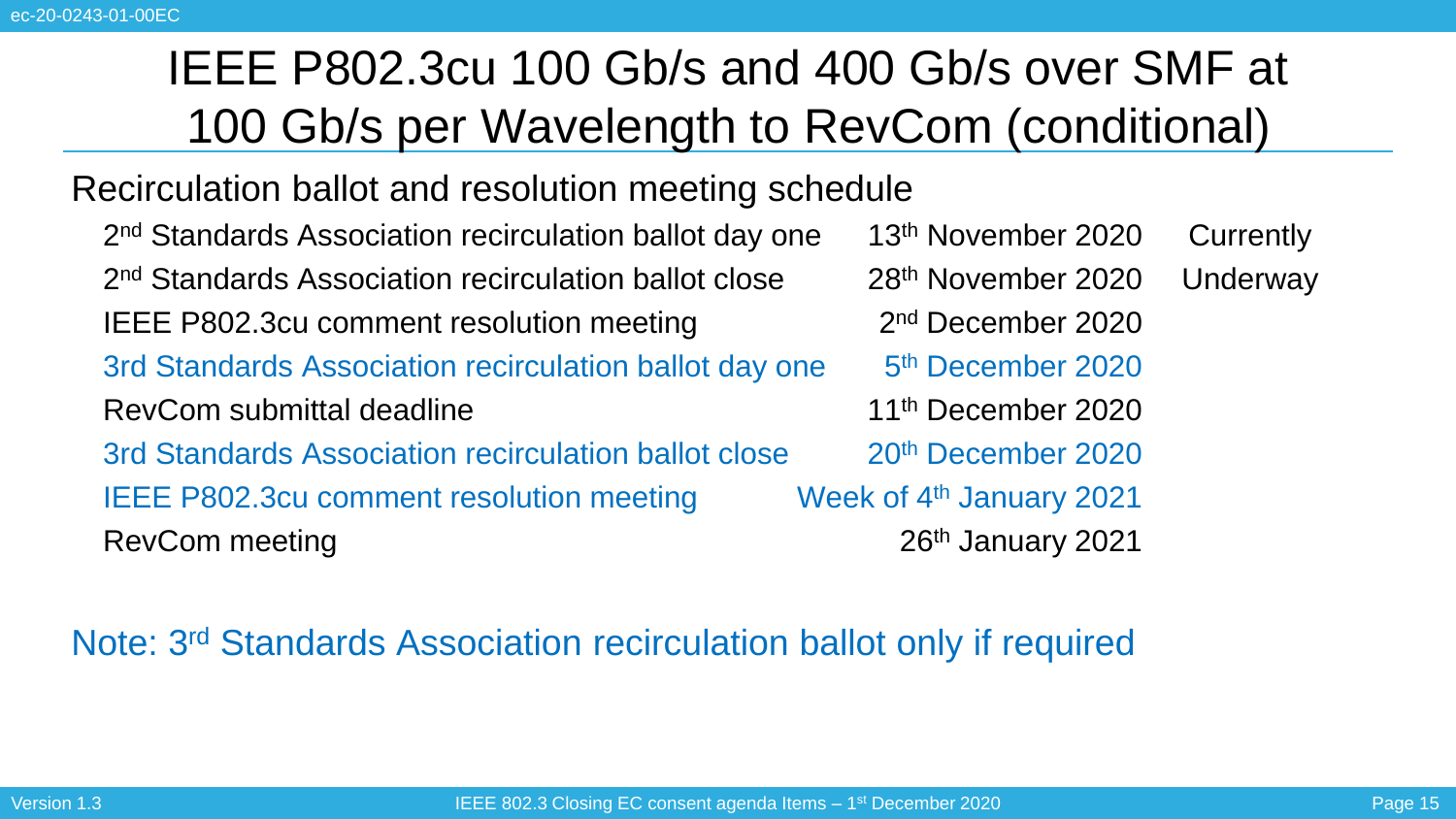#### **Motion**

Conditionally approve sending IEEE P802.3cu to RevCom

[Confirm the CSD for IEEE P802.3cu in https://mentor.ieee.org/802-ec/dcn/19/ec-19-0062-00-](https://mentor.ieee.org/802-ec/dcn/19/ec-19-0062-00-ACSD-p802-3cu.pdf) ACSD-p802-3cu.pdf

M: Law S: D'Ambrosia Y: ??, N: ??, A: ??

Working Group vote Y: 136, N: 1, A: 5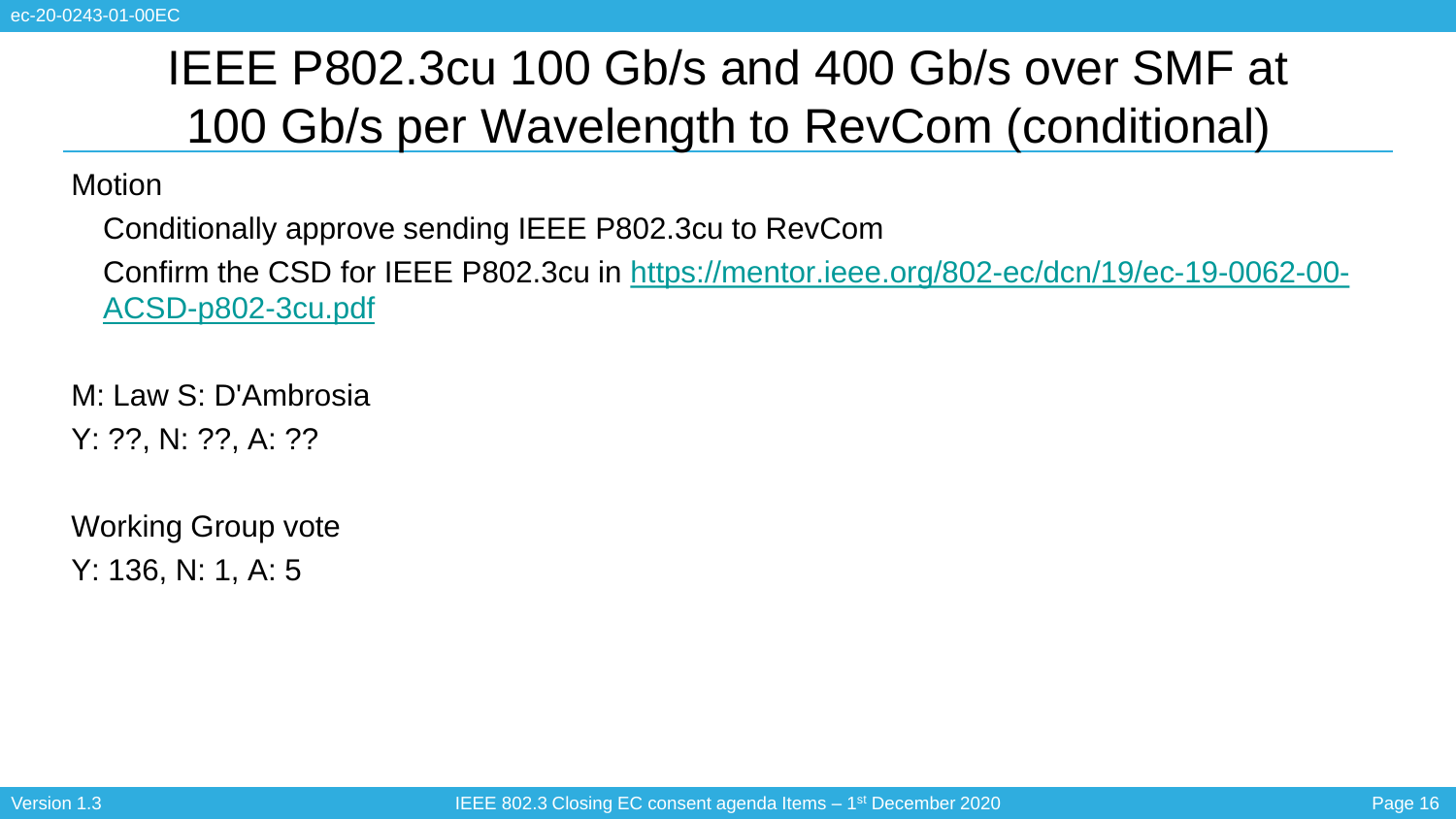# \*ME: Appointment of IEEE 802.3 liaison officer to ITU-T SG5